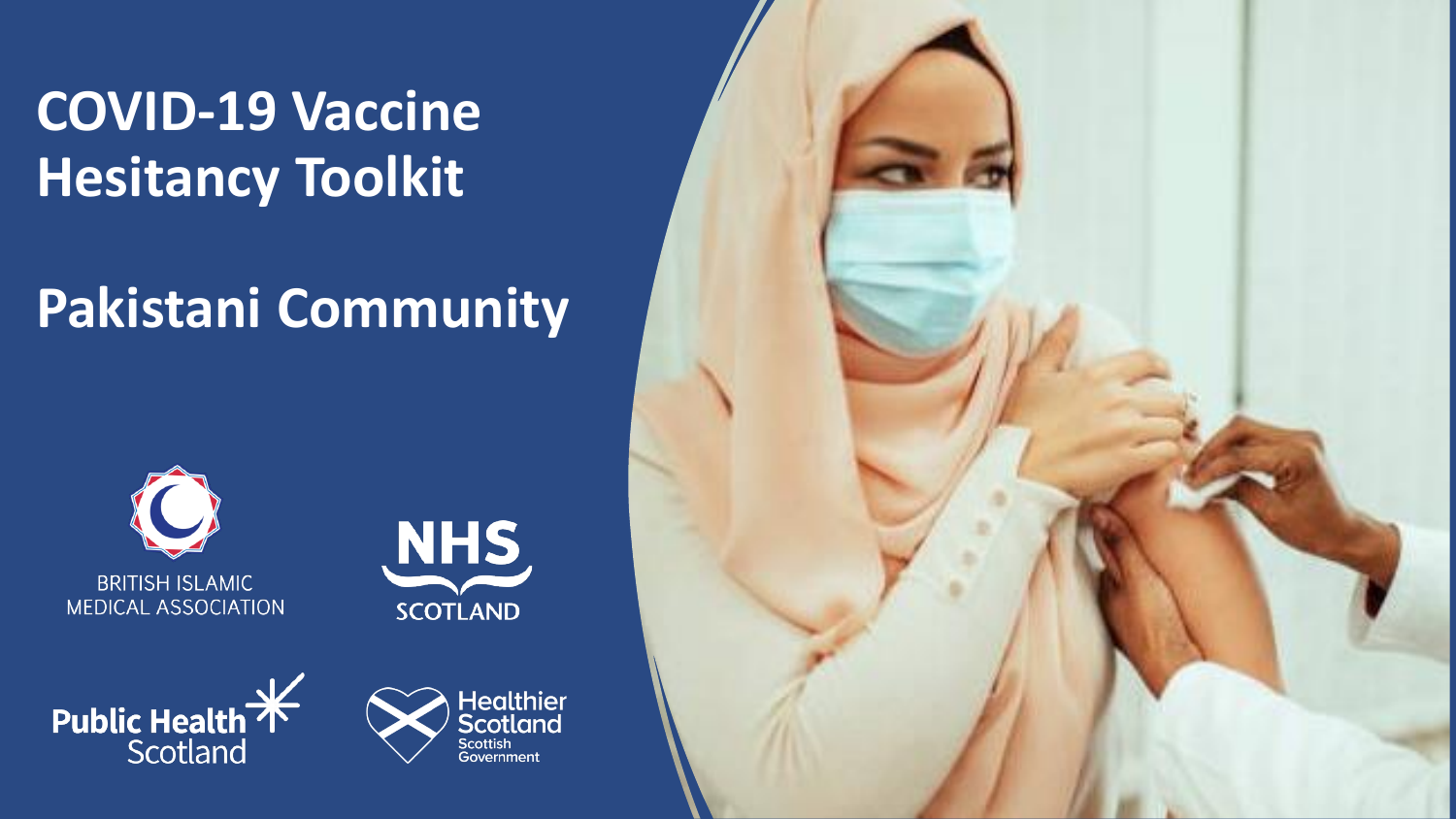### Background

Research has found that certain ethnic groups, including those of a Pakistani ethnicity, are disproportionately impacted by the spread of COVID-19. Rates of hospitalisation with COVID-19 are around four times higher for Pakistani and mixed groups than for the White Scottish population.

However, research has also found that there is a higher level of vaccine hesitancy in the Pakistani community than in the general population. This toolkit has been created to help address some of the reasons for this hesitancy and encourage greater uptake of the vaccine. It contains key messages, links to static and video assets, and suggested social media copy to make it as simple as possible for you to share this information with your audiences.

Your support in sharing these materials on your channels is greatly appreciated.

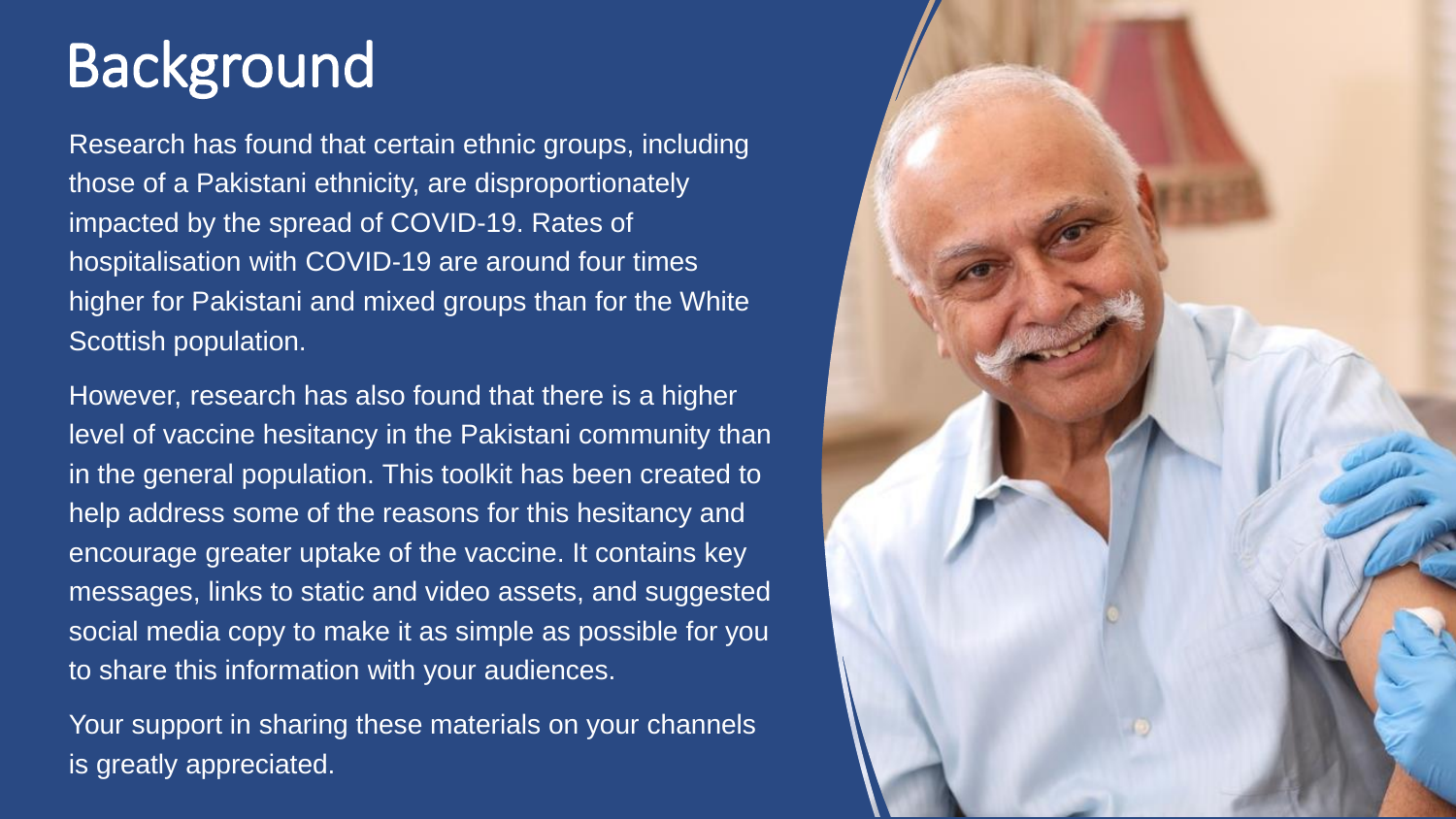# Key Messages

- It's not too late to get vaccinated against COVID-19, whichever dose you are eligible for. The sooner you start your course to full protection, the better.
- The COVID-19 vaccine offers the best possible protection against serious COVID-19 symptoms.
- The COVID-19 vaccine is safe and has been through the same tests as any other vaccine.
- If you are planning to travel or go to a social event this year, making sure your vaccinations are up to date can make it easier.
- The COVID-19 vaccine is strongly recommended in pregnancy. Vaccination is the best way to protect pregnant women and their babies against the known risks of COVID-19 in pregnancy.
- Those who need a vaccinator of a certain gender, or a private space to be vaccinated, can request this at the vaccination clinic.
- If you have any questions about the vaccine, you can speak to your vaccinator first.
- Information about the COVID-19 vaccine is available in 35 other languages at [www.nhsinform.scot/covid19vaccinelanguages](http://www.nhsinform.scot/covid19vaccinelanguages)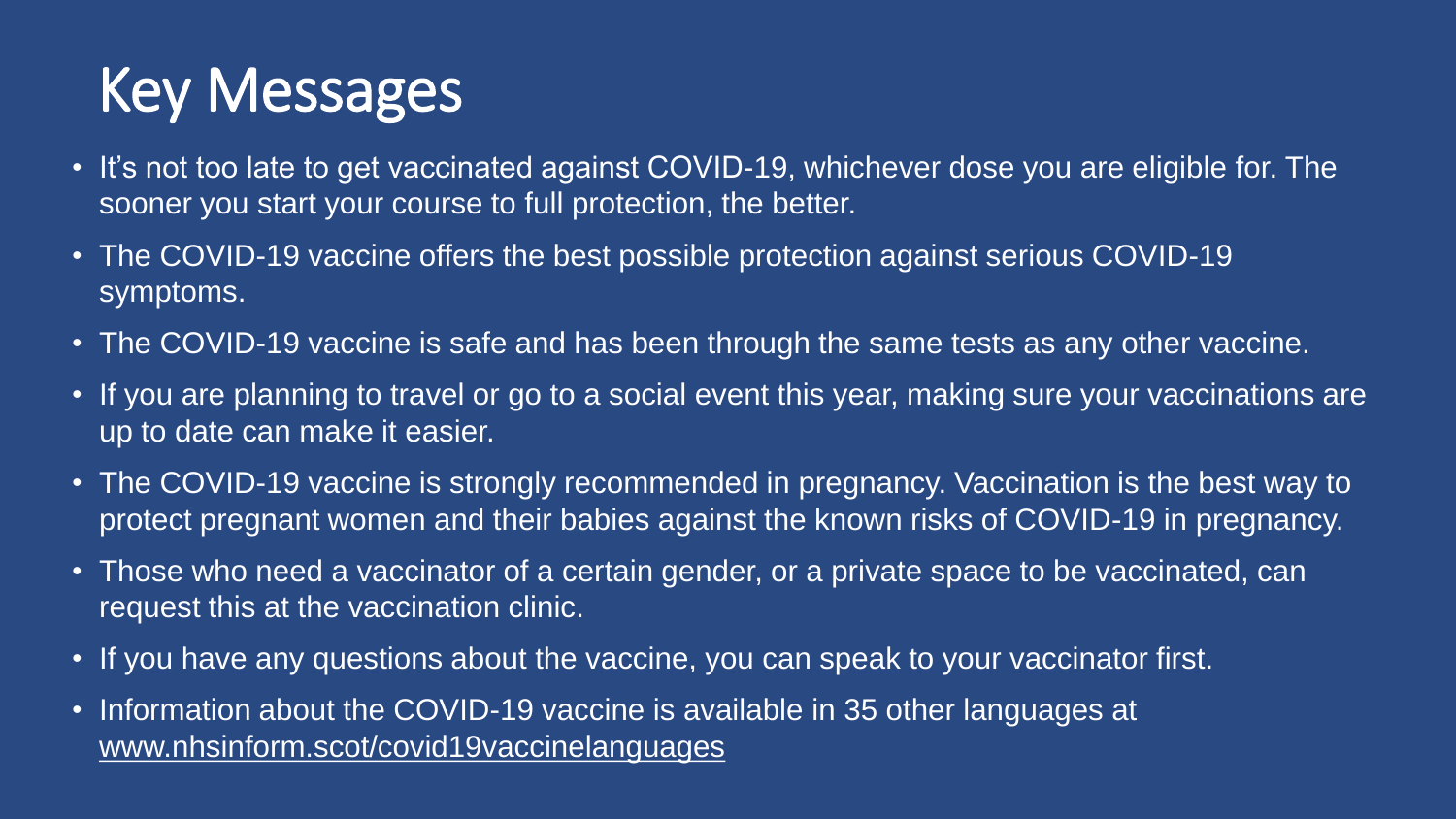

# Ramadan Key Messages

- The British Islamic Medical Association has reviewed the analysis of Islamic scholars and confirmed that having the vaccine, including the booster vaccine, does not invalidate your fast.
- Muslim scholars have stated that the COVID-19 vaccines given in Scotland are halal compliant and receiving the vaccine does not break your fast.
- Staff at vaccination clinics will always respect your religious beliefs when you come forward for vaccination.
- If you are travelling for pilgrimage this year, making sure your vaccine course is up to date could make your travel plans easier.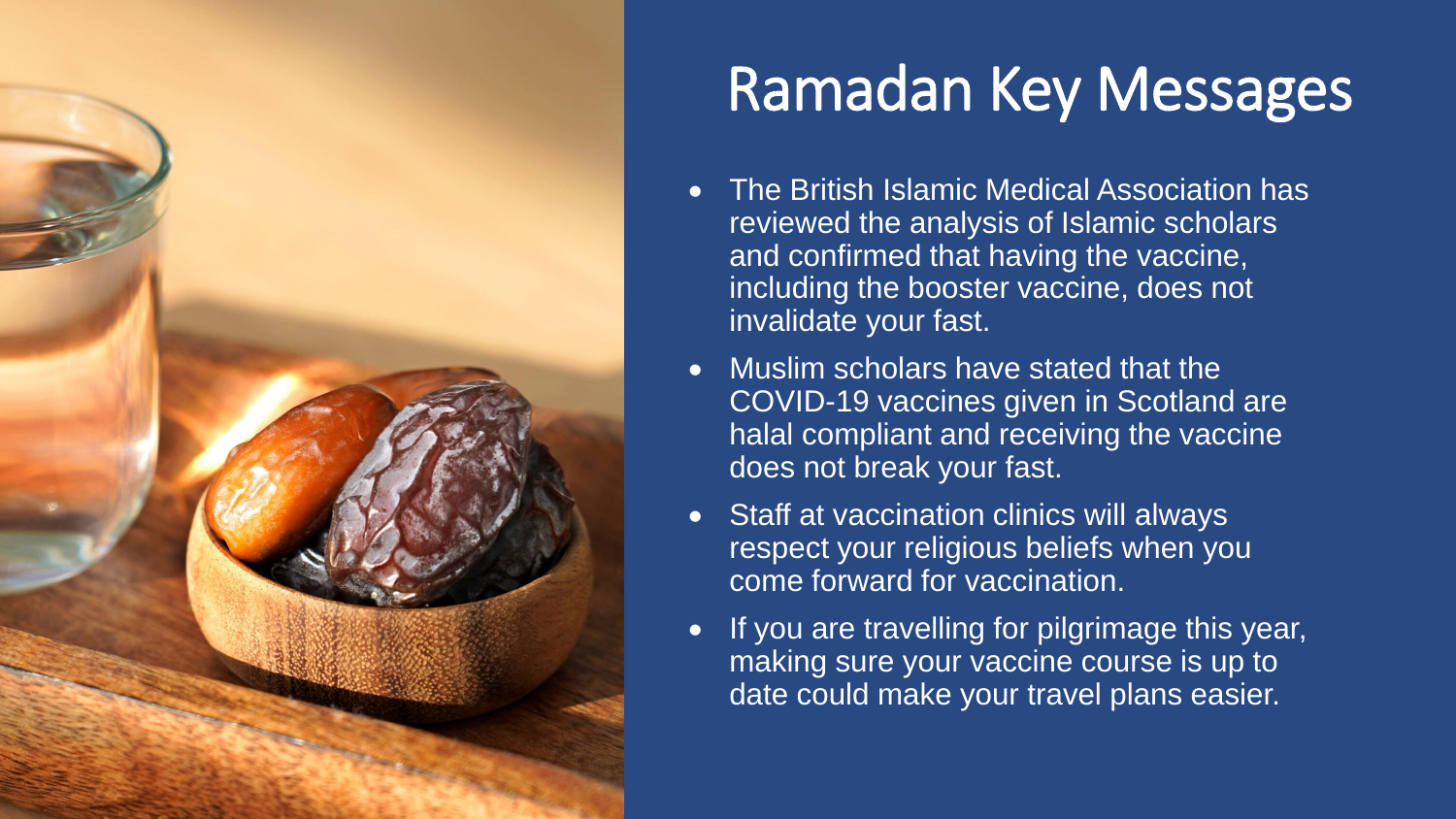#### Social Media Assets

Static social media assets with key messages are available in English and Urdu, and can be found in Dropbox along with suggested social media copy here: Dropbox - Pakistani [Community Social](https://www.dropbox.com/sh/pcuom8nngjo2fn0/AAAl9o-J4ab0x5nBdaaCbsGua?dl=0)  Media Assets.

If you require a vaccinator of a specific gender, you can request this at the vaccination clinic.

 $\underbrace{\text{NHS}}_{\text{scortand}}$  Public Health $\underset{\text{Scottand}}{\underbrace{\text{K}}}$ 

اگر آپ کو <sup>کس</sup>ی مخصوص جنں<br>کے ویکسینیٹر کی ضرورت ہے،<br>تو آپ ویکسینیشن کلینک میں اس کی درخواست کر سکتے ہیں۔

Mealthier<br>Scotland Public Health<br>Scotland Scotland

If you require a private space for your vaccination, you can request this at the vaccination clinic.

 $\sum_{\substack{\text{S}}_{\text{C}}\text{C}}$  Public Health  $\mathcal{H}\left(\bigtimes\right)$  Scotland

اگر آپ کو اپنی ویکسینیش <sub>کے</sub> لیے ایک نجی جگہ درکار ہے، تو<br>آپ ویکسینیشن کلینک میں اس کی درخواست کر سکتے ہیں۔

Scotland Public Health<br>Scotland Public Health<br>Scotland Scotland

**Muslim scholars** have stated that the **COVID-19 vaccines** given in Scotland are halal compliant.



مسلم اسکالروں نے کہا ہے کہ سکاٹ لینڈ میں دی جانے والی کووڈ-19 دیکسینز حلال ہیں۔



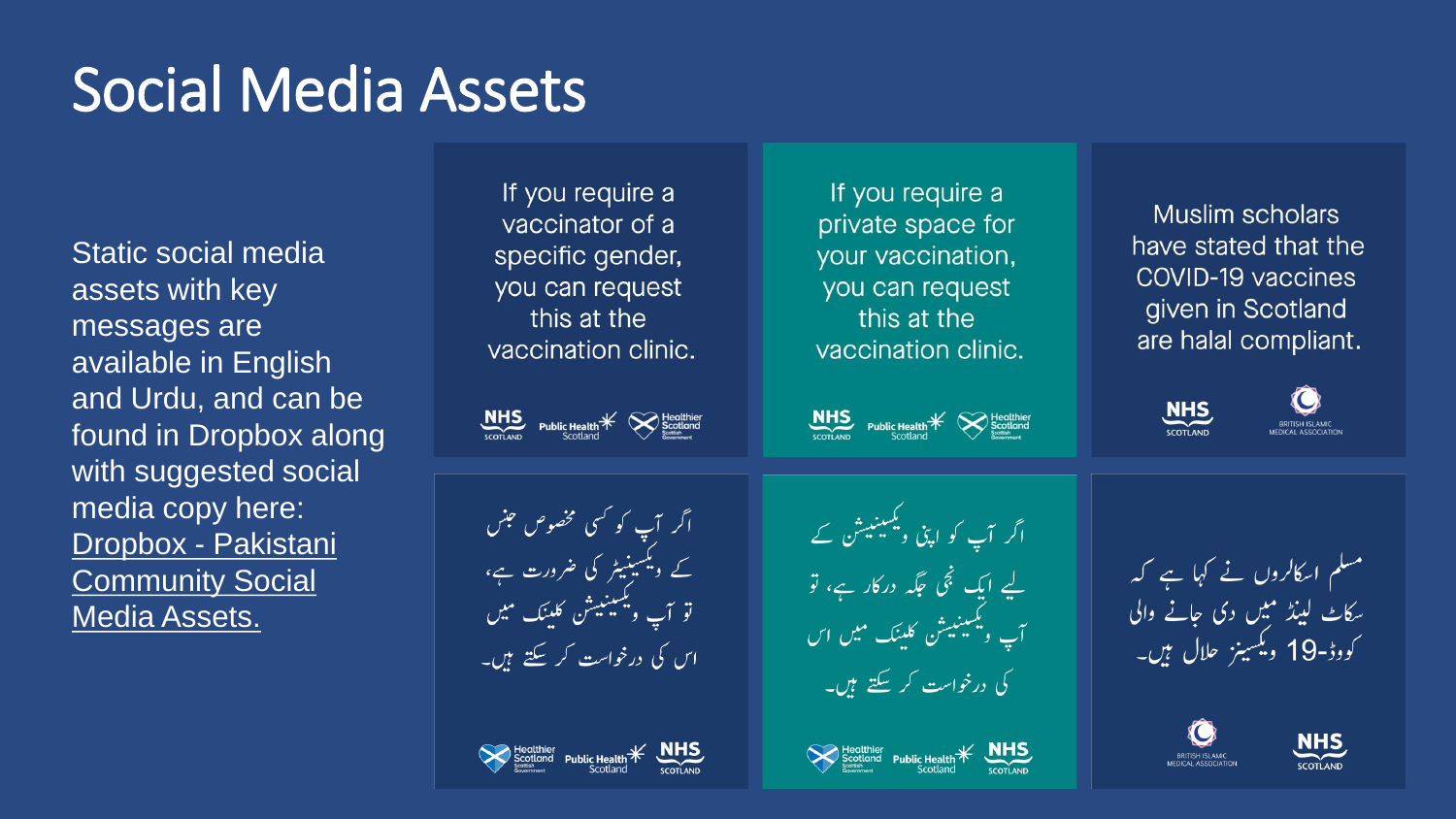# Ramadan Social Media Assets

Social media assets with key messages about getting the vaccine during Ramadan are available in English and Urdu here: Dropbox - [Pakistani Community Social Media Assets](https://www.dropbox.com/sh/pcuom8nngjo2fn0/AAAl9o-J4ab0x5nBdaaCbsGua?dl=0).

If you are Muslim, scholars have confirmed that receiving the COVID-19 vaccine does not break your fast.





**NHS** 

**Travelling for** pilgrimage this year? Making sure your vaccinations are up to date could make your travel plans easier.





#### **BIMA video**

A video about getting the COVID-19 vaccine during Ramadan, featuring members of the British Islamic Medical Association (BIMA), is available here: Dropbox – [BIMA COVID-19 Vaccine Ramadan video](https://www.dropbox.com/sh/klrrd8zw8drqe3f/AADEQrfTCbnlvswKhBNZ9xBka?dl=0)